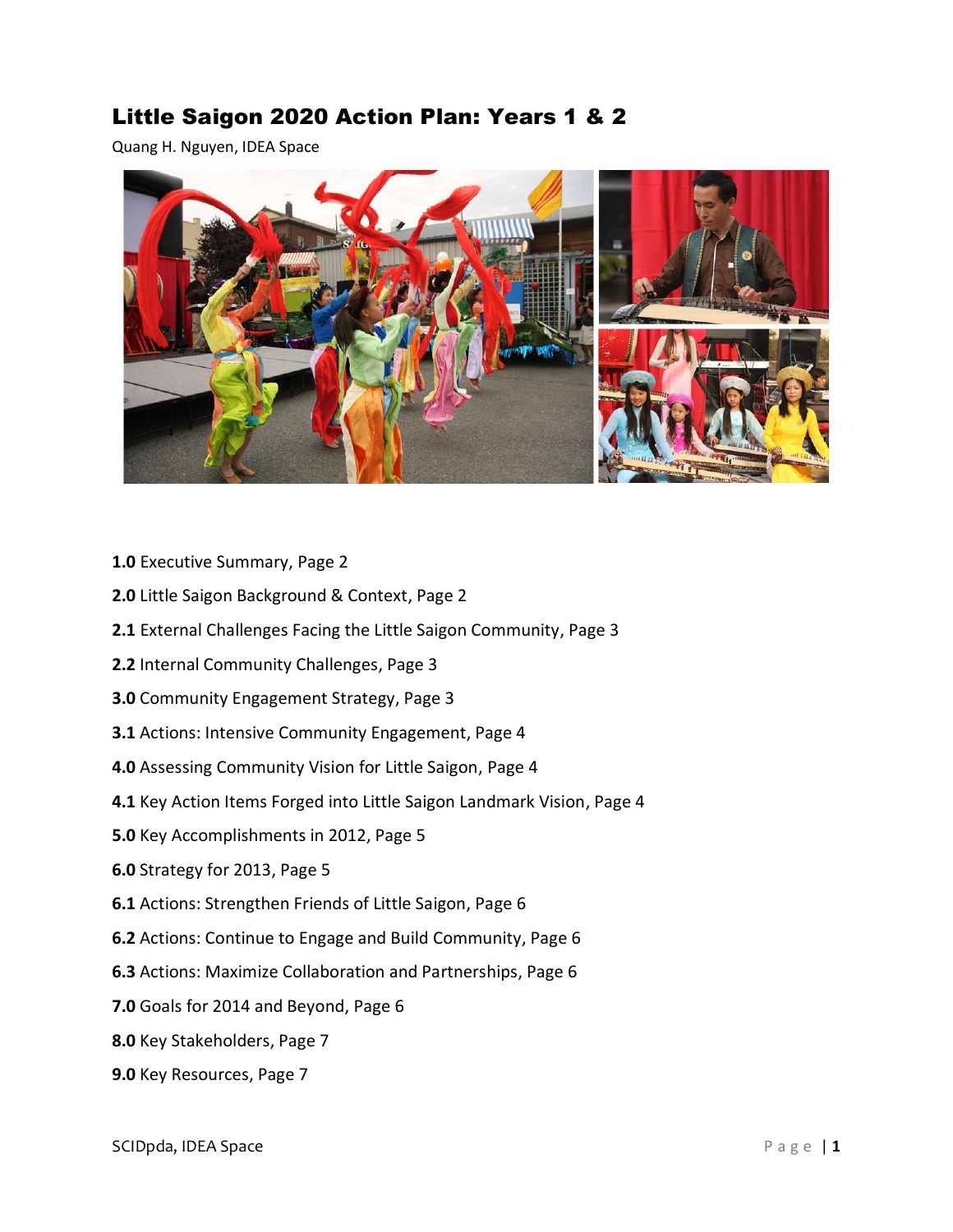## 1.0 Executive Summary

Seattle's Little Saigon neighborhood faces strong displacement forces due to its proximity to Downtown, a regional transportation hub, and recent major land-use changes allowing for significant density increase. The neighborhood is a social, cultural, and economic hub for the Vietnamese community in the Great Seattle Area. However, there are major internal community challenges preventing effective response to external displacement forces. Those internal challenges include lack of a community-based institution capable of advocating, engaging, and taking action on the community's behalf.

The Little Saigon 2020 Action Plan is a road map that will help guide the community capacity building process while also addressing external displacement factors. Using a project-based approach, it aims to rally the community around tangible projects with strong community support. Key elements of the plan's overall strategy are:

- Build civic momentum starting with a core group of passionate community stakeholders
- Focus that civic passion on a visionary project that aligns with community needs
- Develop a trusted and sustainable organization designed to harness community involvement for the improvement of Little Saigon
- Maximize collaboration and partnerships to leverage limited resources



## 2.0 Little Saigon Background & Context

Seattle's Little Saigon neighborhood is located in the International District just east of Chinatown. This neighborhood is primarily a small business district with approximately 125 businesses, most of which are mom-and-pop restaurants, markets, hair salons, delis, and other food/retail/service sector businesses. About 65-70% of the businesses are owned by Vietnamese who came to the area as refugees beginning in 1975. The neighborhood has a little over 100 residential units, about half of which are market-rate condos and the other half, low-income rental units.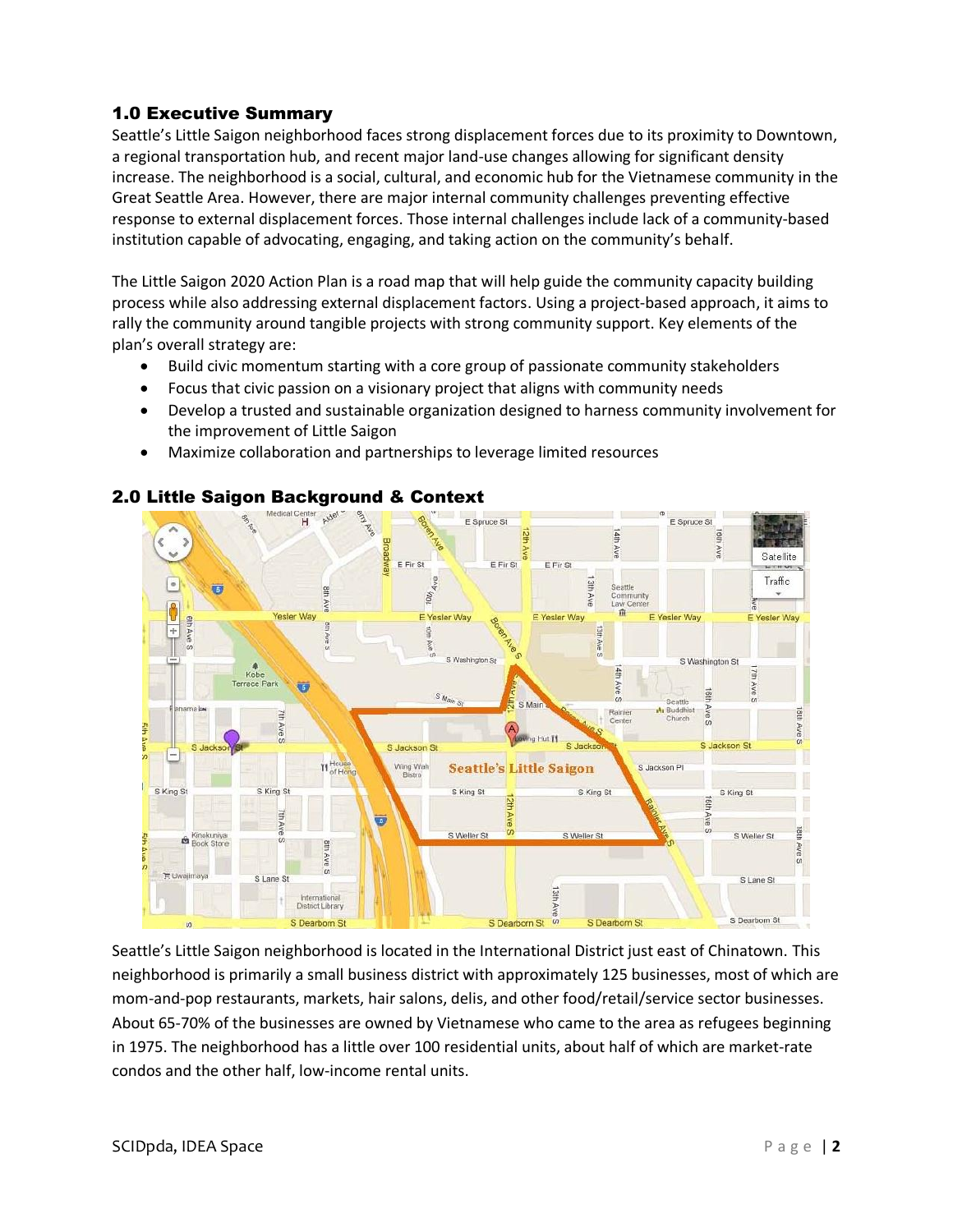The area between I-5 and Rainier Ave comprised mostly of vacant buildings during the 70's. It became known as "Little Saigon" in the early 80's when mom-and-pop shops began sprouting up around the intersection of  $12^{th}$  and Jackson as the Vietnamese refugees settled into their newly adopted country.

Currently, Little Saigon is a vibrant and vital social, cultural, and economic hub for the Vietnamese community in the Puget Sound area. There are approximately 55,000 people of Vietnamese-decent living in King County according to the 2010 U.S. Census.

## 2.1 External Challenges Facing the Little Saigon Community

Little Saigon's proximity to Downtown Seattle coupled with being a low-rise area makes it an especially attractive neighborhood for development. Adding fuel to the fire is the future First Hill Streetcar and recent major land-use changes of the South Downtown area as well as of SHA's 30-acre Yesler Terrace property. Little Saigon is facing economic forces that would likely uproot and displace this community if nothing is done.

# 2.2 Internal Community Challenges

These major changes to the area will unleash economic forces on a community that does not have any civic institutions capable of advocating, engaging, and taking action on the community's behalf. Business owners are pinned to their shops and restaurants in a constant battle to stay afloat. They are saddled with thin profit margins, fierce competition, rising costs, and sluggish demand due to a weak economy.

Associations and organizations in the Vietnamese community lack the capacity to address issues beyond the bounds of their programs. The religious institutions are fiercely independent and generally don't involve themselves in neighborhood matters. The broader Vietnamese community is fragmented and has a weak tradition of community collaboration and partnership.

# 3.0 Community Engagement Strategy 2012

Given the internal and external challenges, IDEA Space staff in partnership with Friends of Little Saigon (FLS), developed a Community Engagement Plan which incorporated the following elements:

- Educate stakeholders on issues impacting Little Saigon and broader Vietnamese community
- Assess community stakeholders' vision for Little Saigon
- Recruit a core group of passionate stakeholders to prioritize and advocate for a common vision
- Develop community stakeholders' capacity to advocate and engage in civic process
- Meet with elected officials and other decision-makers to advocate for specific deliverables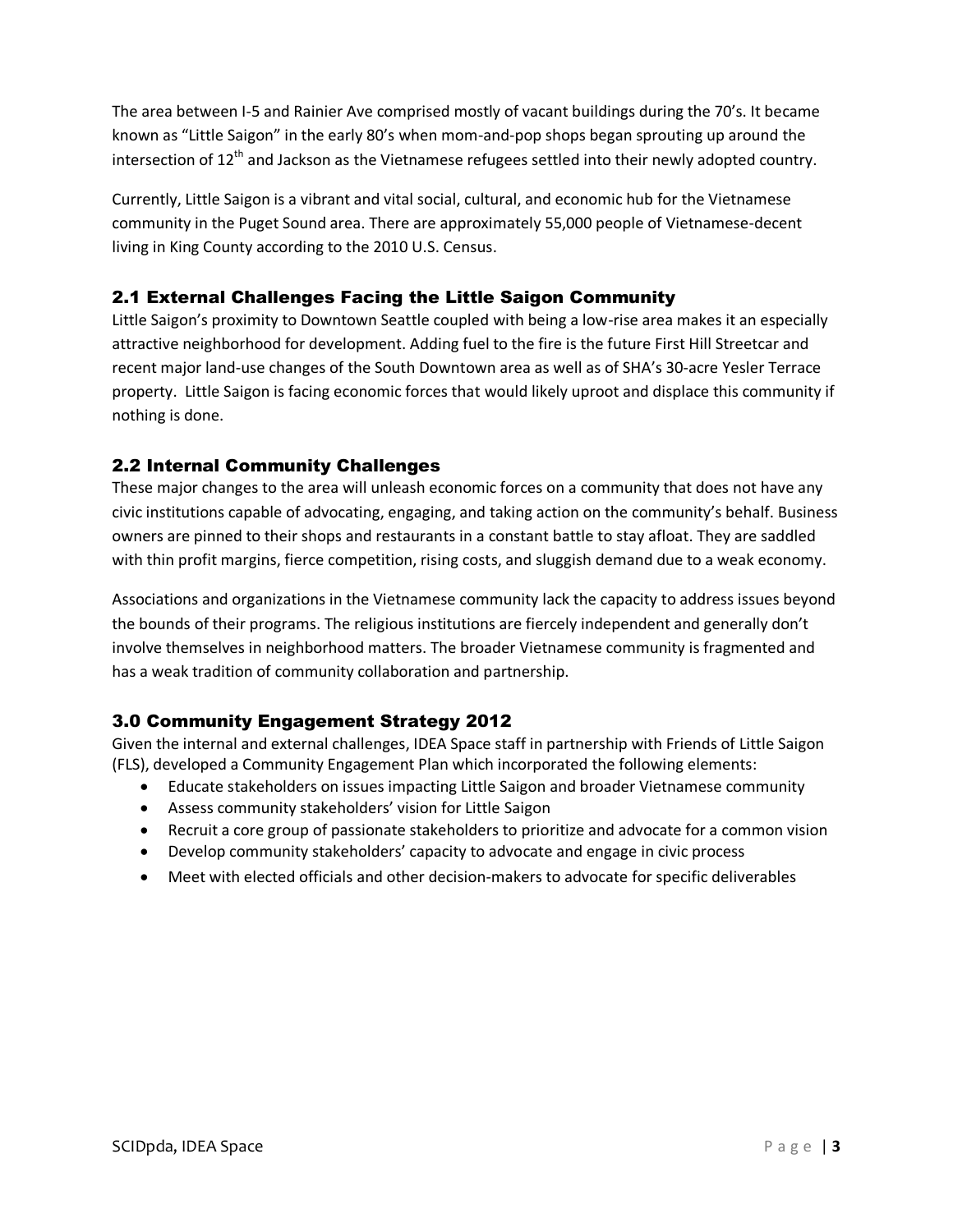## 3.1 Actions: Intensive Community Engagement

The Community Engagement Plan was implemented between December of 2011 and September of 2012. It included the following major meetings and events:

- 2 large community gatherings to educate stakeholders on Little Saigon issues and to solicit feedback on how they would improve the social, cultural, and economic fabric of Little Saigon
- 4 Friends of Little Saigon "core group" meeting where feedback from the community gatherings were discussed and prioritized
- Monthly meetings of FLS members to discuss civic engagement strategies and tactics
- 9 meetings with Seattle Councilmembers to discuss community issues and vision
- 2 City Council public hearings on Yesler Terrace rezoning where over 40 stakeholders attended

Through this engagement process, Friends of Little Saigon and IDEA Space were able to generate strong civic momentum which in turn strengthened FLS's position as a credible entity for the community to rally around.

## 4.0 Assessing Community Vision for Little Saigon

Based on stakeholder feedback from two large community gatherings and four smaller "core group" meetings to prioritize the feedbacks, the following recommendations were elevated as action items:

#### **CULTURAL**

- **Build Vietnamese Cultural** Center
- Develop Little Saigon into center for Vietnamese-American arts, history and culture
- Preserve the stories and history of the Vietnamese refugee experience
- Share Vietnamese culture through regular events

#### **SOCIAL**

- Build affordable family and senior housing
- · Increase community-based organizational capacity
- Advocate for medium-rise density to preserve neighborhood feel
- Advocate for more direct transit connections with major Vietnamese-American population centers
- Develop open space and parks

#### **ECONOMIC**

- **Build affordable** a i commercial space
- Business assistance and access to financing
- Develop centralized parking structure
- Create more opportunities for micro-enterprises
- Limit building heights to 65' commercial/85'

## 4.1 Key Action Items Forged into Little Saigon Landmark Vision

The Little Saigon Landmark project is a direct outgrowth of the elevated action items from the community visioning process. This project encapsulates many of the main recommendations into a single tangible mixed-use development that can more effectively focus limited community resources. The Little Saigon Landmark development aims to be the social, cultural, and economic hub of the Vietnamese-American community in the Greater Seattle Area.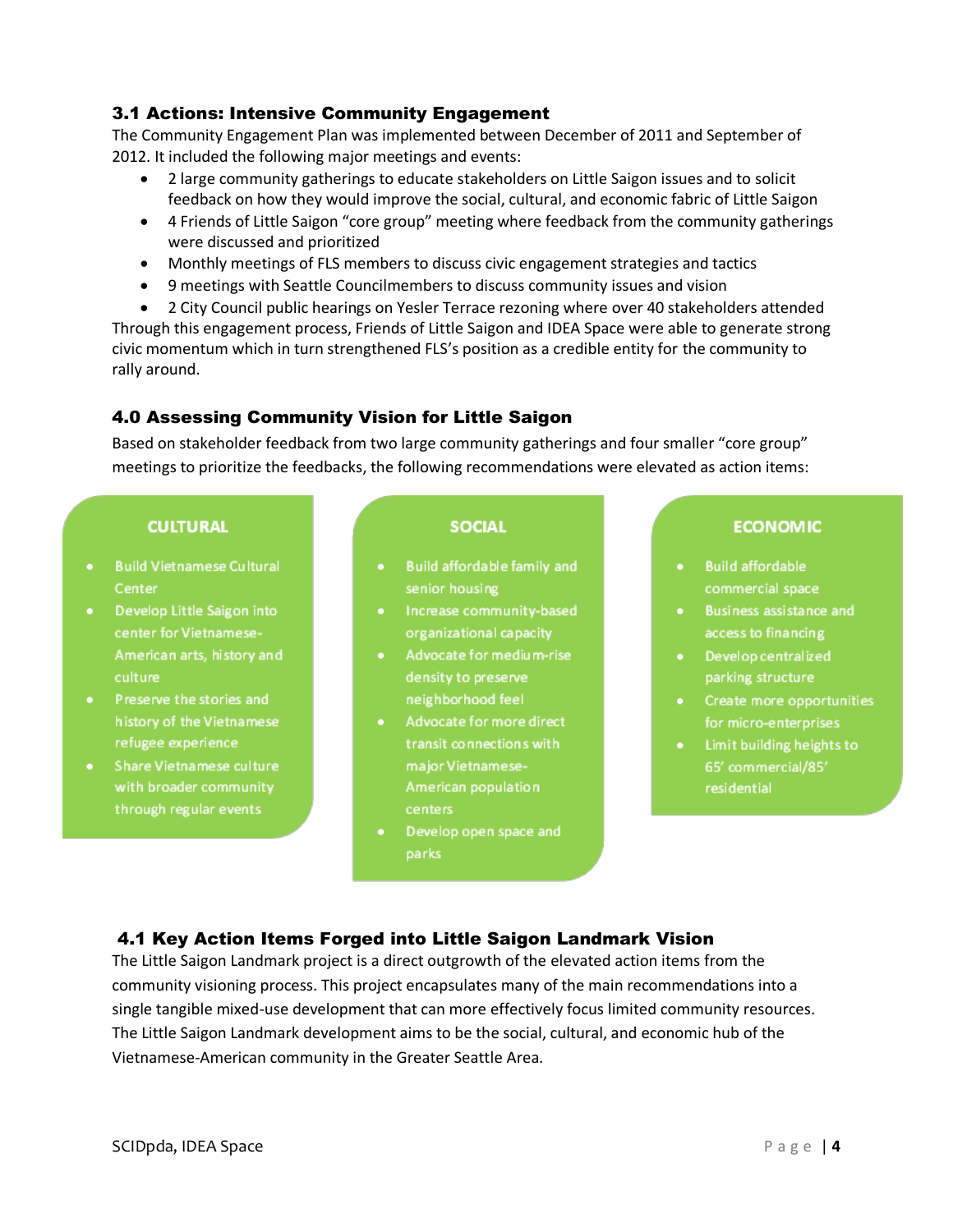The concept solidified into its current form as IDEA Space staff connected the dots between community priorities and key stakeholders with resources who are aligned with these priorities. The proposal has three main components:

- Vietnamese Cultural Center
- Destination Cultural Retail/Commercial
- **•** Affordable Housing

The **Vietnamese Cultural Center** will be a multifunctional social and cultural gathering place. At approximately 10,000 to 15,000 square feet, the Center will include a large gathering/performance hall, exhibition space, office space for community nonprofits, and classrooms.

The **commercial/retail space** will be the largest component of the development at approximately 40,000 to 50,000 square feet. The centerpiece will be the *Emerald Market*, a 20,000 square foot indoor Southeast Asian-style market housing kiosk and booth vendors. The market will be activated by approximately 35 to 50 vendors offering a range of culinary as well as retail products. Also incorporated into the commercial/retail component will be:

- Banquet-size restaurant capable of seating 400-500 people
- Asian supermarket
- Bar/lounge
- Asian bakery

The Little Saigon Landmark development intends to be a cultural and retail destination for the Vietnamese-American community as well as all Seattleites who enjoy a great cultural experience.

**Affordable housing** will also be an integral part of this development at 75+ units with many 2 and 3 bedroom units catering to families.

#### 5.0 Key Accomplishments in 2012

- Elevated Friends of Little Saigon as a credible and effective advocate for Little Saigon
- Friends of Little Saigon was successful in winning the unanimous approval for City Council Resolution #31403 calling for City support for the Little Saigon Landmark project
- Through community organizing and engagement, FLS successfully persuade the City to allocate \$40,000 to go toward LS Landmark feasibility study
- Through FLS advocacy efforts, SHA agreed to participate in the feasibility study and was able to leveraged a \$100,000 grant from JP Morgan Chase Foundation for this purpose

## 6.0 Strategy for 2013

In order to build on the accomplishments of 2012, our strategy for 2013 must adjust to address the growing complexities as well as the growing opportunities of this project. The following strategy will guide actions taken in 2013:

- Strengthen Friends of Little Saigon's organizational infrastructure
- Continue to develop FLS into a trusted and sustainable organization designed to harness community involvement for the improvement of Little Saigon
- Continue to engage and build community through the Little Saigon Landmark project
- Maximize collaboration opportunities and partnerships to leverage limited resources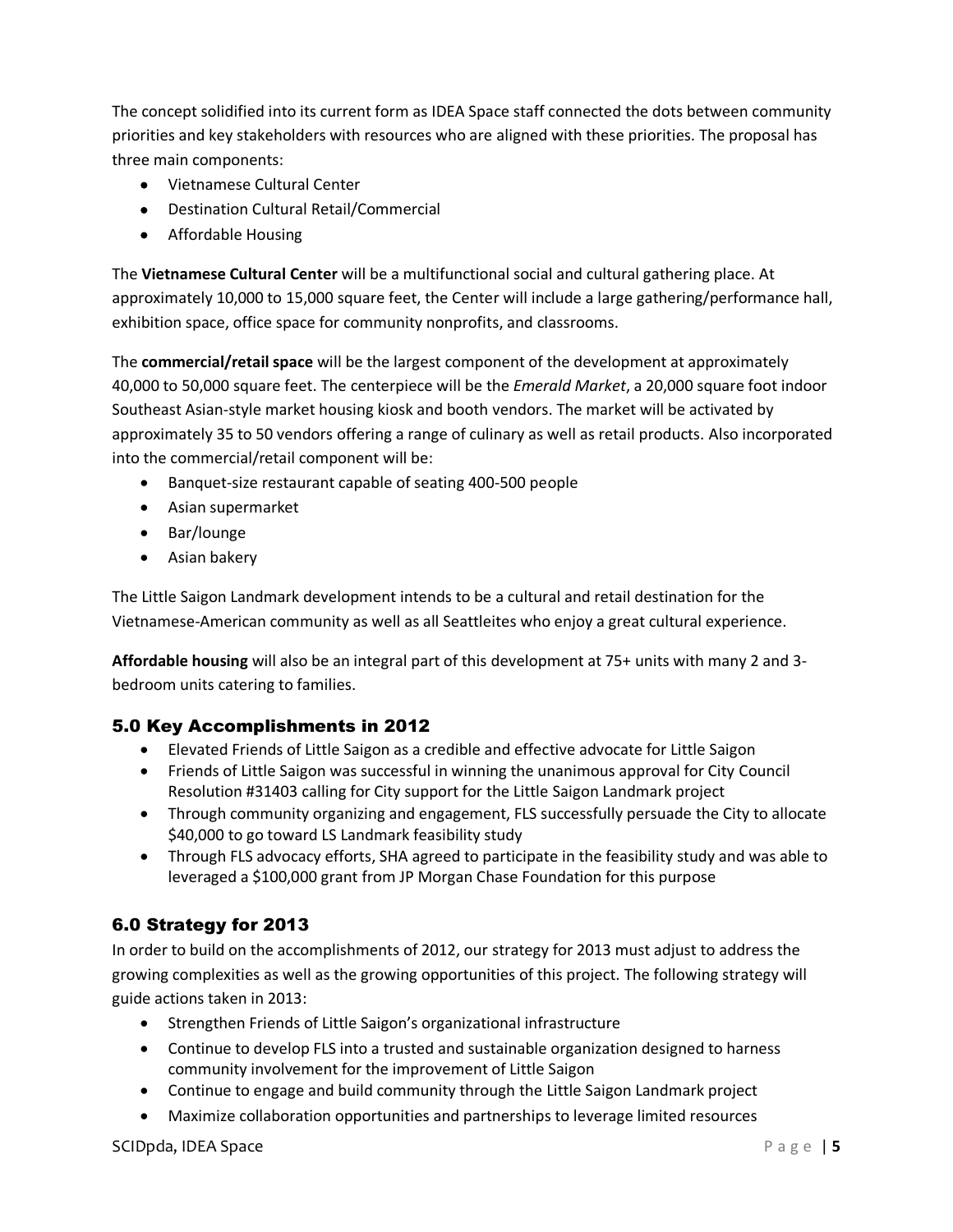# 6.1 Actions: Strengthen Friends of Little Saigon

As the Little Saigon Landmark project gains momentum and becomes more complex, it becomes even more crucial that the community, through FLS, be firmly in the driver's seat of this process. IDEA Space staff have lined up consultant resources to support this strategy. The main actions are:

- Institute clearly defined board roles and responsibilities, by-laws, organizational and board structure
- Target and recruit passionate and qualified community stakeholders for FLS membership and board
- Implement board training to ensure effective board governance
- Develop a strategic plan that addresses long term FLS sustainability and relevancy issues
- $\bullet$  Develop and submit application to IRS for 501(c)(3) status

# 6.2 Actions: Continue to Engage and Build Community

Capitalize on the visibility and credibility garnered through advocacy efforts during 2012 by expanding FLS's reach in the community and developing opportunities for more community engagement. Main actions:

- Create and implement communications plan for FLS
- Develop multiple touch points for community stakeholder to engage in Landmark project and other Little Saigon improvement projects
- Continue to solicit community feedback on Action Items

## 6.3 Actions: Maximize Collaboration and Partnerships

Target and reach out to potential resource partners with aligning interests. Main actions:

- Define and clarify roles and responsibilities between all key stakeholders for the Little Saigon Landmark feasibility study
- Continue to build bridges to groups/organizations in the Vietnamese community as well as groups/organizations outside the Vietnamese community
- Partner with Seattle Department of Planning for Little Saigon Neighborhood Planning process
- Continue to reach out and engage with local, state, and federal decision-makers
- Partner with resource providers such as Seattle University and University of Washington on community capacity building projects

## 7.0 Goals for 2014 and Beyond

The Little Saigon 2020 Action Plan will evolve as social, cultural, economic, and political factors shape the civic landscape over time. However, the overarching goals of **community capacity building**, **civic engagement**, and **neighborhood cultural preservation improvement** should remain fairly constant. Projected goals for 2014:

- Assemble financing package for the Little Saigon Landmark development
- Develop business technical assistance support structure for landmark retail tenants
- Continue expanding community involvement and membership to FLS
- Leverage community involvement to other Little Saigon improvement projects
- Add staff capacity for Friends of Little Saigon

#### **SCIDpda, IDEA Space P** a g e | **6**